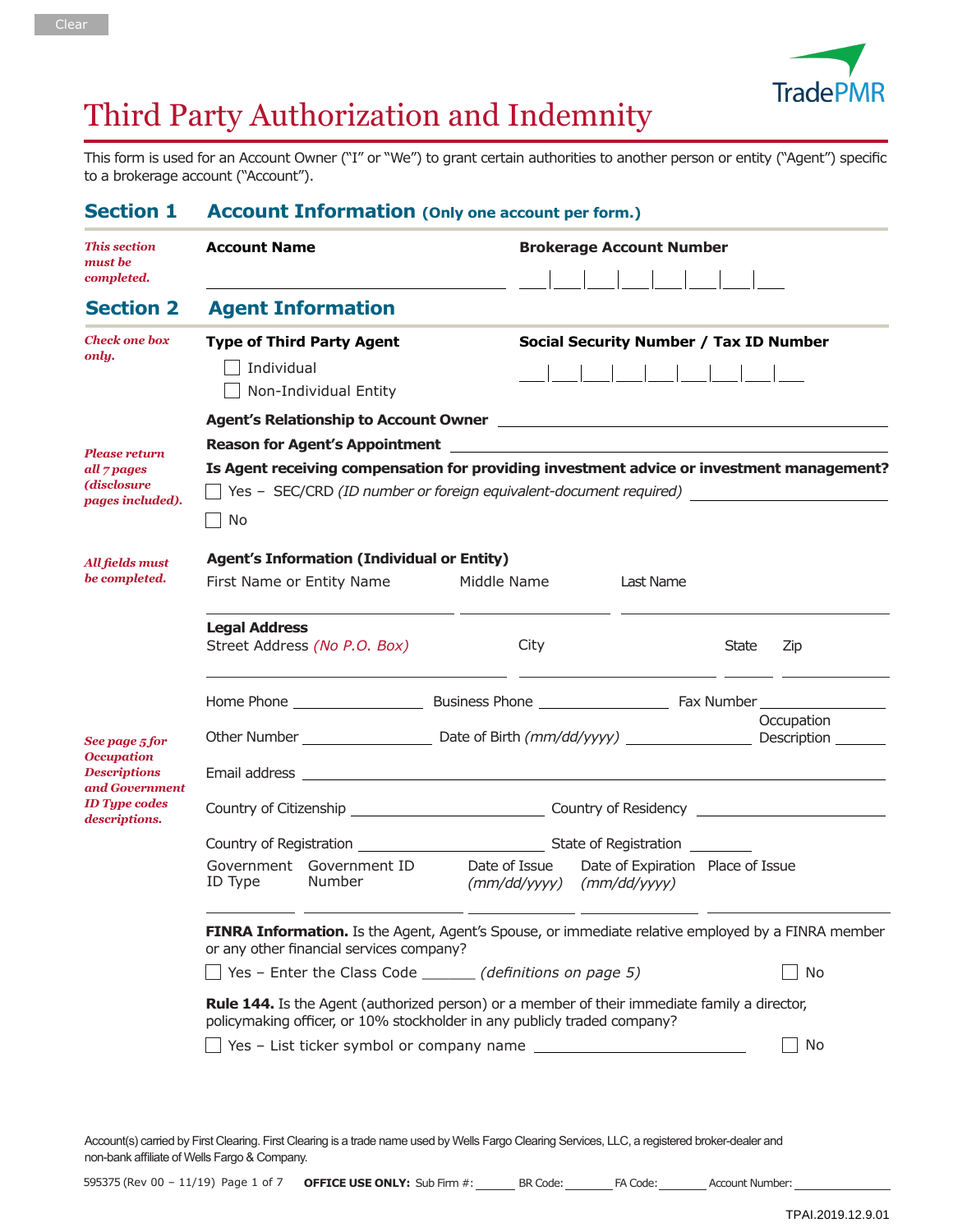### **Person of Interest/High Risk Indicators**

| U.S. Non-Individual<br>(Select up to five (5)<br>indicators that apply to<br>this account owner.)    | CASINO (5B)<br>GEM/PREC MTL DLRS (5C)<br>GUN DLR/FIREARMS (5E)                                                  | MONEY SERVICE BUS (5D)<br>FOREIGN NGO (5F)<br>PEP-FOREIGN (5G)                                  | TRAVEL AGENT (5A)<br>NOT APPLICABLE (00)                                         |
|------------------------------------------------------------------------------------------------------|-----------------------------------------------------------------------------------------------------------------|-------------------------------------------------------------------------------------------------|----------------------------------------------------------------------------------|
| U.S. Individual<br>(Select all that apply.)                                                          | <b>PEP (3A)</b>                                                                                                 | NOT APPLICABLE (00)                                                                             |                                                                                  |
| Foreign Non-Individual<br>(Select up to five (5)<br>indicators that apply to<br>this account owner.) | CASINO (6B)<br>FFI (6L)<br>FOR FIN INTERMEDIARY (6M)  <br>FOR OPERATING CO (6G)<br>FOR PERS INV/HOLDING CO (6H) | FOREIGN TRUST (6I)<br>GEM/PREC MTL DLRS (6C)<br>GUN DLR/FIREARMS (6F)<br>MONEY SERVICE BUS (6D) | FOREIGN NGO (6K)<br>PEP-FOREIGN (6N)<br>TRAVEL AGENT (6A)<br>NOT APPLICABLE (00) |
| Foreign Individual<br>(Select all that apply.)                                                       | FOR FIN INTERMEDIARY (3B)<br>NOT APPLICABLE (00)                                                                | $\vert$ PEP (3A)                                                                                | NON-RESIDENT ALIEN (3C)                                                          |

## **Section 3 Authorization**

I/We authorize you and your clearing firm ("you") to accept instructions from the Agent for each of the following selected transactions and to provide Agent with information relating to the Account, including Account balances and/or statements. In addition to the authorities granted below, approved Agents are also granted automatic access to view this Account online.

#### **Authority Granted**

Each Account Owner must initial below to indicate the authority granted.

Initial

#### **Trading Authority A.**

Initial

Agent has trading authority. The Agent may not add margin, options or futures trading to the Account. Trading authority is not granted for assets enrolled in a discretionary advisory program. An Agent receiving compensation may not have trading authority over an Account enrolled in an advisory program.

*All owners must initial authority granted.*

*Do not initial if agent is a compensated agent and the account is enrolled in an advisory program; trading is not permitted.*

#### **Asset Movement – Not applicable to UTMA/UGMA, Delivery vs. Payment, or Self-Directed B. accounts**

Agent has authority to request checks, transfers or distributions in any amount, including the entire balance of the Account made payable to any Account Owner.

#### **Asset Movement to Any Account Owner**

Initial

Initial

*Do not initial if a Compensated Agent; asset movement to a third party is not permitted.*

**Asset Movement to Any Third Party (including Agent) – Not applicable if Agent receives compensation for providing investment advice or investment management**

Initial **Initial** 

For each of these selected transactions, you are authorized (but not required) to follow the instructions of the Agent as if you were dealing with me personally, without regard to whether such instruction or transaction may benefit me or appear to be a conflict of interest. *You may at any time refuse to act on any instruction from the Agent and you may require my consent to any specific transaction as you solely determine. You will have no liability for refusing to act on the instructions of the Agent.*

I understand that any changes to the type(s) of authority I have granted to the Agent will require me to execute a new Third Party Authorization and Indemnity form.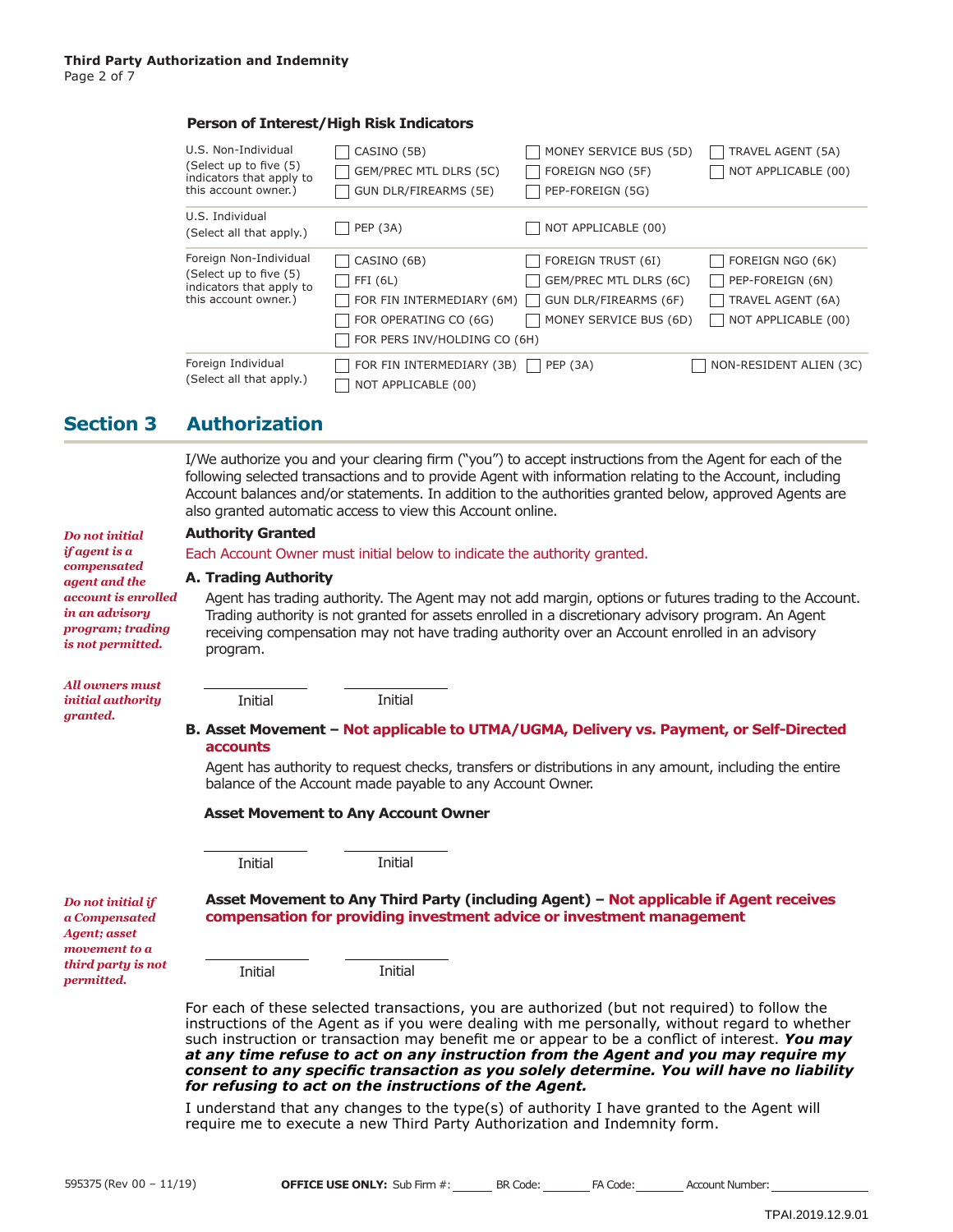## **Section 4 Indemnification**

I ratify all transactions made by the Agent. I agree to release you from any liability for following the instructions of the Agent. I agree to indemnify and hold you harmless from any claims (including attorneys' fees) based upon your acting, or refusing to act, on the instructions of the Agent. I agree that you are in no way responsible for any loss caused by the Agent, and that you do not endorse the actions of the Agent. This authorization and indemnity does not restrict any rights you may have under any other agreement(s) with me.

This authorization will be effective until you receive written notice from me of my revocation. If I revoke this authorization, it will not affect any liability the Agent has to you or my indemnity above. This authorization and indemnity will benefit your successor firm(s) and/or your assigns.

This authorization will not terminate if I become incapacitated, incompetent, or disabled. This authorization may terminate if you receive a court document which appoints a guardian or conservator of my estate. In case of my death, this authorization will continue until you have received written notice of my death.

This authorization is not intended to revoke any durable power of attorney that I have executed prior to the date of this authorization.

This authorization cannot be used to allow the Agent to engage in the following: (1) changing the type of Account, including changing this Account to an advisory Account; (2) changing or naming beneficiaries (in the case of a transfer on death (TOD) or IRA Account); (3) establishing margin, if my Account does not already have margin available; or (4) trading in commodities, futures, or options, if my Account has not already been approved for such trading.

I agree that you have not provided any legal advice to me regarding this authorization and that I have had an opportunity to consult with my attorney.

This authorization and my indemnity shall be governed exclusively by and under the laws of the State of New York, regardless of any other agreements applicable to the Account now or in the future and any choice of law provisions in those agreements.

**FOR FIDUCIARY ACCOUNTS ONLY.** The delegation of authority to the Agent is granted by the named fiduciary for the Account and is within and consistent with the powers of the fiduciary under the governing document and/or state law. I understand that a legal opinion from an attorney may be required for this delegation.

**FOR TRUST ACCOUNTS ONLY.** Each of the undersigned Trustee(s) and Agent acknowledges, agrees, and certifies as follows:

- 1. The trust agreement authorizes the Trustee(s) to delegate their powers to a third party such as the Agent under this authorization. This delegation is also permissible under the law that governs the trust. You have no responsibility to review the Trust Agreement and will solely rely upon the representations of the Trustee(s) and the Agent in this authorization.
- 2. You will accept instructions from the Agent on the Account pursuant to this authorization until provided notice of: (a) the death, incapacity, removal or resignation of any Trustee; (b) the incapacity, removal, or resignation of the Agent; or (c) the revocation of this authorization.
- 3. If you are notified of the death, incapacity, removal, or resignation of any Trustee, you will stop accepting instructions from the Agent on the Account. Updated Account documentation may be required.
- 4. If you have concerns regarding the Trustee(s) capacity to manage their financial affairs, you may require the Trustee(s) to provide a letter from their physician regarding their capacity.
- 5. You may, at your sole discretion, require a legal opinion from counsel as to the permissibility of delegation of Trustee powers to the Agent pursuant to this authorization under the trust agreement and state law.
- 6. Trustee(s) and Agent agree to indemnify and hold you harmless from any claims (including without limitation, attorneys' fees) by the trust, the Trustees' estates, beneficiaries or others for following the instructions of the Agent pursuant to this authorization. The obligations of Trustee(s) and Agent under this authorization are joint and several.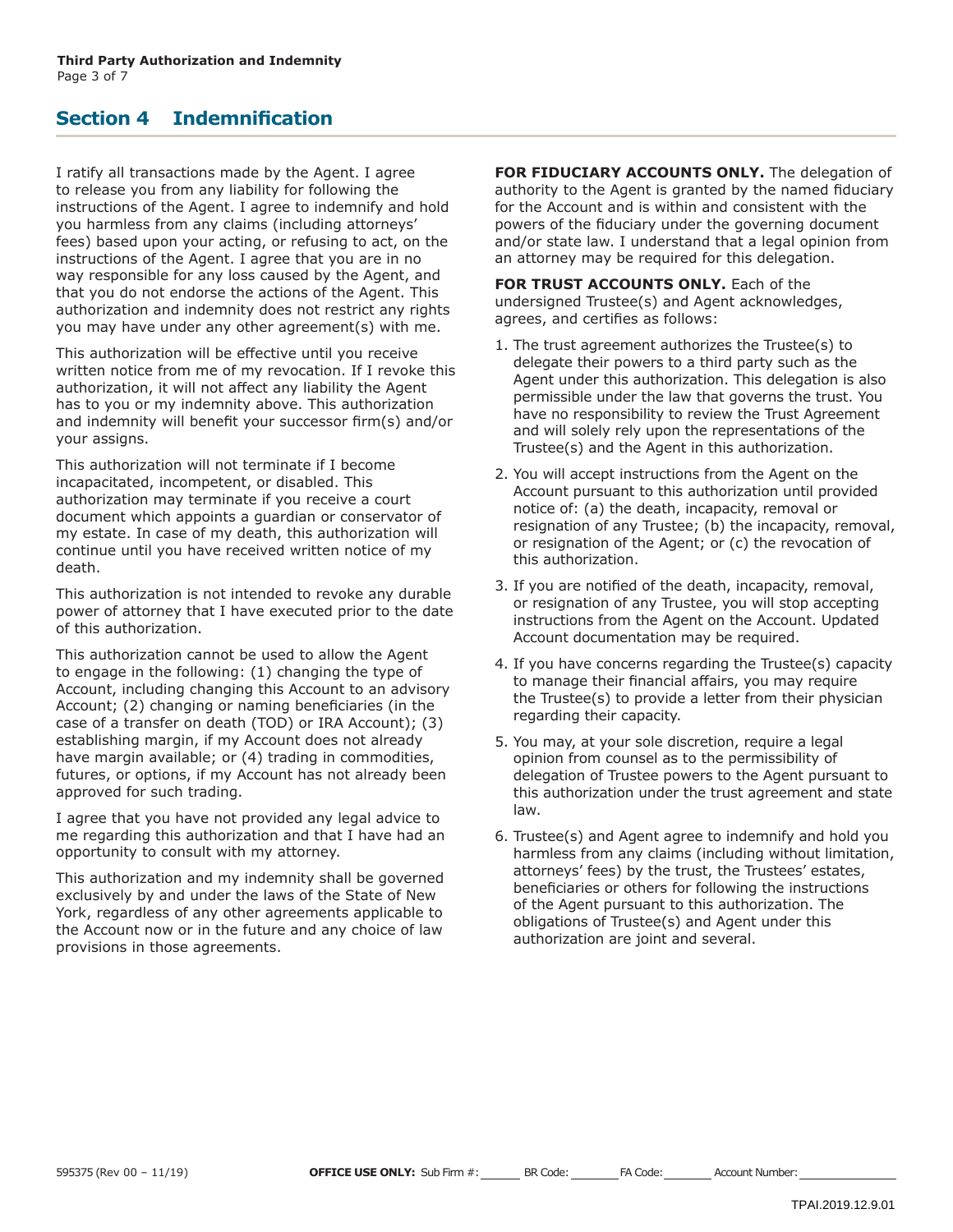# **Section 5 Authorizing Signature(s) of the Account Owner(s), with Notary**

I/We have read the above terms and conditions and understand this authorization is not intended to take the place of a durable power of attorney. If Agent receives compensation then the Agent's signature certifies Agent is registered as an Investment Advisor with the U.S. Securities and Exchange Commission or a State Regulatory Agency. Agent agrees to notify you if this status changes.

|                                                | <b>Client Signature</b>                                                                                                                                                                                                        | Print Name                                                                                                                                                                                                                    | Date $(mm/dd/yyyy)$   |  |
|------------------------------------------------|--------------------------------------------------------------------------------------------------------------------------------------------------------------------------------------------------------------------------------|-------------------------------------------------------------------------------------------------------------------------------------------------------------------------------------------------------------------------------|-----------------------|--|
| <b>SIGN HERE</b>                               | $x$ and $x$ and $x$ and $x$ and $x$ and $x$ and $x$ and $x$ and $x$ and $x$ and $x$ and $x$ and $x$ and $x$ and $x$ and $x$ and $x$ and $x$ and $x$ and $x$ and $x$ and $x$ and $x$ and $x$ and $x$ and $x$ and $x$ and $x$ a  |                                                                                                                                                                                                                               |                       |  |
|                                                | <b>Notary</b> (Signature Must Be Notarized)                                                                                                                                                                                    |                                                                                                                                                                                                                               |                       |  |
| <b>Please make sure</b>                        |                                                                                                                                                                                                                                |                                                                                                                                                                                                                               |                       |  |
| all fields have<br>been completed.             |                                                                                                                                                                                                                                | Subscribed to and sworn before me on                                                                                                                                                                                          |                       |  |
|                                                |                                                                                                                                                                                                                                |                                                                                                                                                                                                                               |                       |  |
| All owners must                                |                                                                                                                                                                                                                                |                                                                                                                                                                                                                               |                       |  |
| sign and date.                                 |                                                                                                                                                                                                                                | (Person whose signature is being notarized)                                                                                                                                                                                   |                       |  |
|                                                | $x \sim$                                                                                                                                                                                                                       |                                                                                                                                                                                                                               |                       |  |
| <b>All signatures</b><br>must be               |                                                                                                                                                                                                                                | Signature of Official Administering Oath                                                                                                                                                                                      |                       |  |
| notarized.                                     |                                                                                                                                                                                                                                |                                                                                                                                                                                                                               |                       |  |
|                                                | <b>Joint Signature</b>                                                                                                                                                                                                         | Print Name                                                                                                                                                                                                                    | Date ( $mm/dd/yyyy$ ) |  |
| <b>SIGN HERE</b>                               |                                                                                                                                                                                                                                | $x$ and $x$ and $x$ and $x$ and $x$ and $x$ and $x$ and $x$ and $x$ and $x$ and $x$ and $x$ and $x$ and $x$ and $x$ and $x$ and $x$ and $x$ and $x$ and $x$ and $x$ and $x$ and $x$ and $x$ and $x$ and $x$ and $x$ and $x$ a |                       |  |
|                                                | <b>Notary</b> (Signature Must Be Notarized)                                                                                                                                                                                    |                                                                                                                                                                                                                               |                       |  |
| <b>Please make sure</b>                        |                                                                                                                                                                                                                                |                                                                                                                                                                                                                               |                       |  |
| all fields have<br>been completed.             | Subscribed to and sworn before me on                                                                                                                                                                                           |                                                                                                                                                                                                                               |                       |  |
|                                                |                                                                                                                                                                                                                                |                                                                                                                                                                                                                               |                       |  |
| All owners must<br>sign and date.              |                                                                                                                                                                                                                                |                                                                                                                                                                                                                               |                       |  |
|                                                | (Person whose signature is being notarized)                                                                                                                                                                                    |                                                                                                                                                                                                                               |                       |  |
| <b>All signatures</b><br>must be<br>notarized. | $x$ and the set of $x$ and $x$ and $x$ and $x$ and $x$ and $x$ and $x$ and $x$ and $x$ and $x$ and $x$ and $x$ and $x$ and $x$ and $x$ and $x$ and $x$ and $x$ and $x$ and $x$ and $x$ and $x$ and $x$ and $x$ and $x$ and $x$ | Signature of Official Administering Oath                                                                                                                                                                                      |                       |  |
|                                                |                                                                                                                                                                                                                                |                                                                                                                                                                                                                               |                       |  |
|                                                |                                                                                                                                                                                                                                |                                                                                                                                                                                                                               |                       |  |
|                                                | <b>Agent Signature</b>                                                                                                                                                                                                         | Print Name                                                                                                                                                                                                                    | Date ( $mm/dd/yyyy$ ) |  |
| <b>SIGN HERE</b>                               |                                                                                                                                                                                                                                |                                                                                                                                                                                                                               |                       |  |

| Financial Advisor Signature   | Print Name | Date ( <i>mm/dd/yyyy)</i> |  |
|-------------------------------|------------|---------------------------|--|
| X                             |            |                           |  |
| Qualified Supervisor Approval | Print Name | Date (mm/dd/yyyy)         |  |
| X                             |            |                           |  |
|                               |            |                           |  |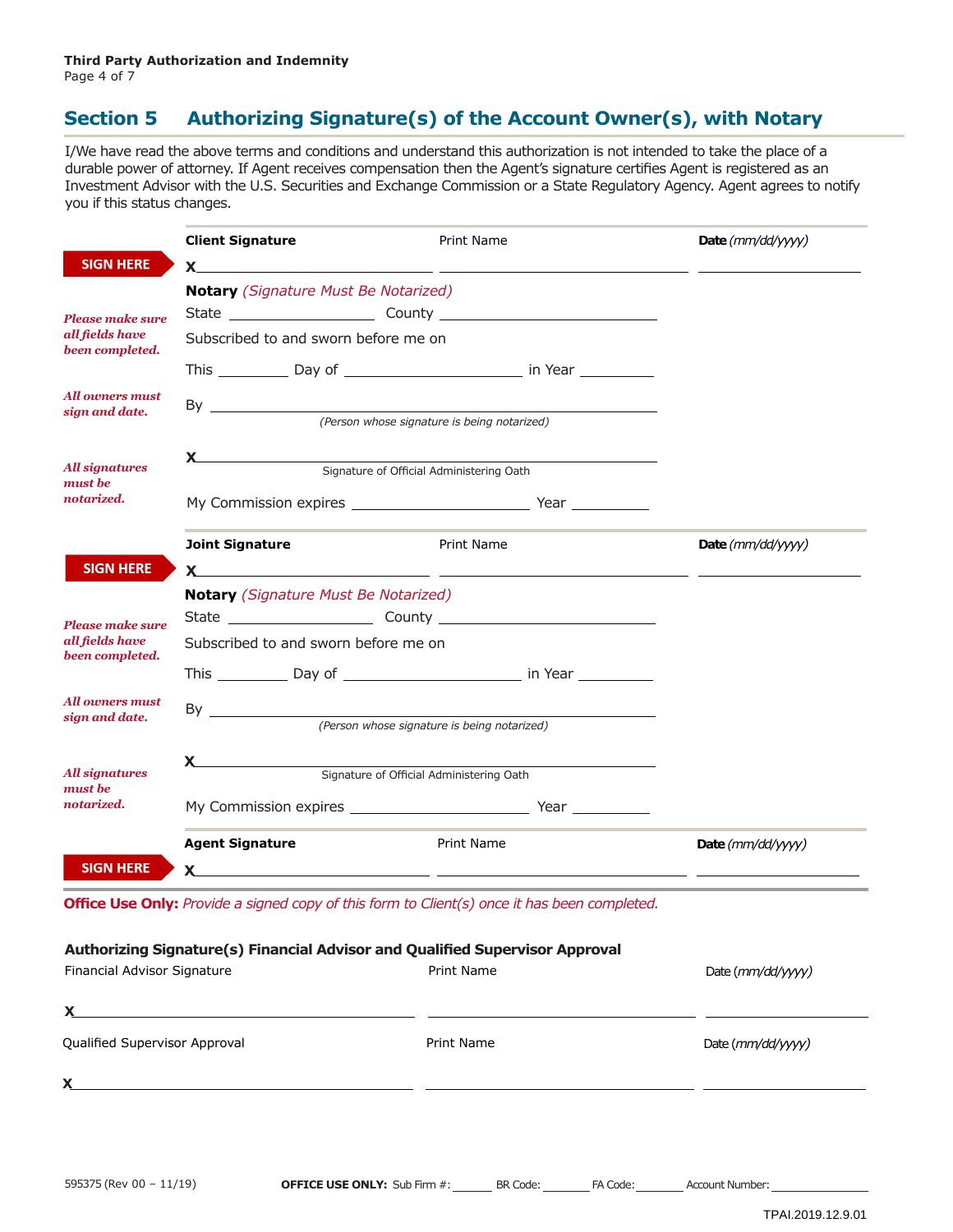| <b>Government ID Description</b>                                                                                                                   |                              |           |                                          |           |                                            |
|----------------------------------------------------------------------------------------------------------------------------------------------------|------------------------------|-----------|------------------------------------------|-----------|--------------------------------------------|
| AI                                                                                                                                                 | Articles of Incorporation    | EA        | <b>Employment Authorization Card</b>     | <b>OA</b> | Operational Agreement                      |
| <b>AO</b>                                                                                                                                          | Articles of Organization-LLC | EC        | Employer ID Card                         | PA        | Partnership Agreement                      |
| AR                                                                                                                                                 | <b>Adoption Record</b>       | ED        | Estate/Court Documents                   | PC        | Permanent Resident Card                    |
| ВC                                                                                                                                                 | <b>Birth Certificate</b>     | FD        | Foreign Issued ID - Non-Driver           | <b>PP</b> | Passport                                   |
| BD                                                                                                                                                 | Border Crossing Card*        | FL.       | Foreign Driver's License*                | <b>RA</b> | Resident Alien ID Card - Green             |
| <b>BL</b>                                                                                                                                          | <b>Business License</b>      | HС        | Health Insurance Card (No Medicare Card) | SC        | School ID Card                             |
| <b>BV</b>                                                                                                                                          | B1B2 Visa                    | <b>LP</b> | Life Insurance Policy                    | <b>ST</b> | State ID Card                              |
| <b>CD</b>                                                                                                                                          | Court Document               | <b>MD</b> | Marriage or Divorce Record               | TI        | Tribal ID                                  |
| CE                                                                                                                                                 | Cedula                       | <b>MR</b> | Armed Forces                             | <b>TP</b> | Trusted Certification of Investment Powers |
| <b>CI</b>                                                                                                                                          | Consular ID Card             | <b>ND</b> | Non-Documentary                          | TR        | <b>Trust Document</b>                      |
| <b>DL</b>                                                                                                                                          | Driver's License             | NI        | National ID Card                         |           |                                            |
| *If Border Crossing Card or Foreign Driver's License is selected, both Border Crossing Card and Foreign Driver's License forms of ID are required. |                              |           |                                          |           |                                            |

## **Class Codes Descriptions** *Do not enter "N" for "No" in the Class Code field. • Please leave blank*

- **Employees of Introducing Firm, their spouse, dependent children, or any other person** who is supported directly or indirectly to a material extent by the employee. Also included are accounts in which any of these individuals has a financial or beneficial control or interest such as guardian, custodian, trustee, executor, corporate or legal officer or agent, investment clubs, joint accounts, or partnerships. **U**
- **Non-dependent immediate family members of an employee of Introducing Firm, which includes** non-dependent children, parents, parentsin-law, brothers or sisters, brothers-in- law or sisters-in-law, sons-in-law or daughters- in-law, children or other persons supported directly or indirectly to a material extent by any of these individuals, and any accounts in which they have a financial or beneficial control or interest such as guardian, custodian, trustee, executor, corporate or legal officer or agent, investment clubs, joint accounts, or partnerships. **V**
- **Employees or brokers of other security firms,** their dependent accounts, and accounts in which they have a financial or beneficial control or interest, such as guardian, custodian, trustee, executor, corporate or legal officer or agent, investment clubs, joint accounts, or partnerships. **W**
- **Immediate family members of employees of other security firms.** Immediate family members include: parents, parents-in-law, spouse, brothers or sisters, brothers-in-law or sisters-in-law, sons-inlaw or daughters-in-law, children or other persons supported directly or indirectly to a material extent by any of these individuals, and any accounts in which they have a financial or beneficial control or interest such as guardian, custodian, trustee, executor, corporate or legal officer or agent, investment clubs, joint accounts, or partnerships. **X**

# **Occupation Description**

**A** Proprietor, Professional, Managerial **F** Public Service **K** Other (Description is Required) **B** Information Technology Systems **G** Personal Service Provider **L** Unemployed **C** Craftsmen, Skilled Worker **H** Farming, Fishing, Forestry **M** Retired **D** Sales **I** Education **N** Student **E** Administrative Clerical **J** Clergy **P** Homemaker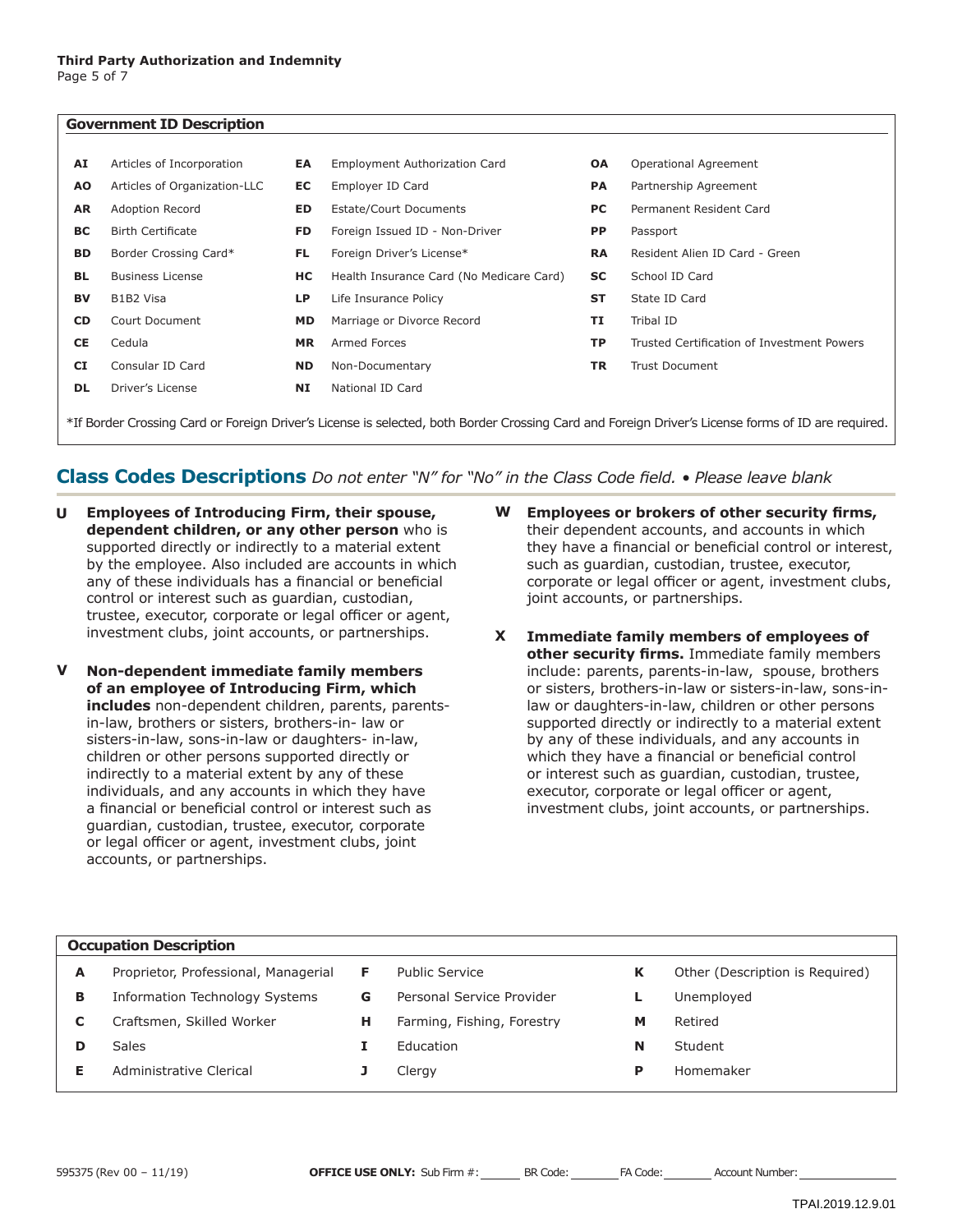## **Agent's Type of Business/Occupational Relationships**

## **U.S. Non-Individual**

**CASINO (5B)** A domestic or foreign entity licensed as a casino, gambling casino, or gaming establishment under the laws of any U.S. state or foreign jurisdiction or any political subdivision of the foregoing.

**GEM/PREC MTL DLRS (5C)** A domestic or foreign person or entity who purchases and sells: jewels, precious metals and stones, and finished goods. This category includes, but is not limited to, jewelry, coins, and antiques.

**GUN DLR/FIREARMS (5E)** A foreign or domestic based business or entity where the primary business involves the sale of guns, weapons, and/or firearms.

**MONEY SERVICE BUS (5D)** An agent, agency, branch, or office of any person or entity located within the U.S. doing business in one or more of the following capacities: currency dealer or exchanger; check casher; issuer of traveler's checks, money orders, or electronic cards with a stored monetary value; seller or redeemer of traveler's checks, money orders, or electronic cards with a stored monetary value; money transmitter; and the United States Postal Service (except with respect to the sale of postage or philatelic products); that is **not** 25% or more owned by a Mexican casa de cambio, which is a nonbank financial institution (currency exchanger) that provides a variety of financial services and is regulated by the Mexican government.

Exception: Persons or entities (other than money transmitters) who do not exchange currency, cash checks, or issue, sell or redeem traveler's checks, money orders, or electronic cards with a stored monetary value in an amount greater than \$1,000 to any person or entity on any day in one or more transactions, are not MSB(s).

**FOREIGN NGO (5F)** A domestic or foreign private, nonprofit organization that pursues activities intended to serve the public good that is not funded 100% by the U.S. government. Includes charities, foundations, religious organizations and other non-profit organizations. NGOs may provide basic social services, work to relieve suffering, promote the interests of the poor, bring citizen concerns to governments, encourage political participation, protect the environment, or undertake community development to serve the needs of citizens, organizations, or groups in one or more of the communities that the NGO operates.

**PEP-FOREIGN (5G)** Foreign PEP includes: A current or former senior official in the executive, legislative, administrative, military, or judicial branches of a foreign government (whether elected or not); a senior official of a major foreign political party; a current or former senior executive of a foreign government-owned corporation; an immediate family member of any individual listed above; a "close associate" of a current

or former senior foreign political figure who is widely and publicly known (or is actually known by the Firm) to maintain an unusually close relationship with this individual and is in a position to conduct substantial domestic and international business. Accounts for PEPs with ties to the current Venezuelan government are prohibited.

**TRAVEL AGENT (5A)** Any domestic or foreign entity who sells, as an agent, the following travel services: airline or rail tickets, hotel and motel reservations, cruise reservations, and/or some combination of those services.

**NOT APPLICABLE (00)**

## **U.S. Individual**

**PEP (3A)** Foreign PEP includes: a current or former senior official in the executive, legislative, administrative, military, or judicial branches of a foreign government (whether elected or not); a senior official of a major foreign political party; a current or former senior executive of a foreign governmentowned corporation; an immediate family member of any individual listed above; and a "close associate" of a current or former senior foreign political figure who is widely and publicly known (or is actually known by the Firm) to maintain an unusually close relationship with this individual and is in a position to conduct substantial domestic and international business. Accounts for PEPs with ties to the current Venezuelan government are prohibited.

**NOT APPLICABLE (00)**

## **Foreign Non-Individual**

**CASINO (6B)** A domestic or foreign entity licensed as a casino, gambling casino, or gaming establishment under the laws of any U.S. state or foreign jurisdiction or any political subdivision of the foregoing.

**FFI (6L)** Any entity that is: organized under the laws of a foreign country, and engages in the business of: banking, securities dealing, brokerage, investment management, or insurance. Note: This category includes foreign: banks, mutual funds, hedge funds, Futures Merchant Commissions, broker-dealers, and insurance companies.

**FOR FIN INTERMEDIARY (6M)** Includes: a foreign individual that acts as a financial liaison for its own clients, includes lawyers, accountants, investment brokers, and other third parties that act as financial liaisons for their clients; or any entity other than a Foreign Financial Institution which: is organized under the laws of a foreign country, and engages in the business of providing investment, tax, or legal advice.